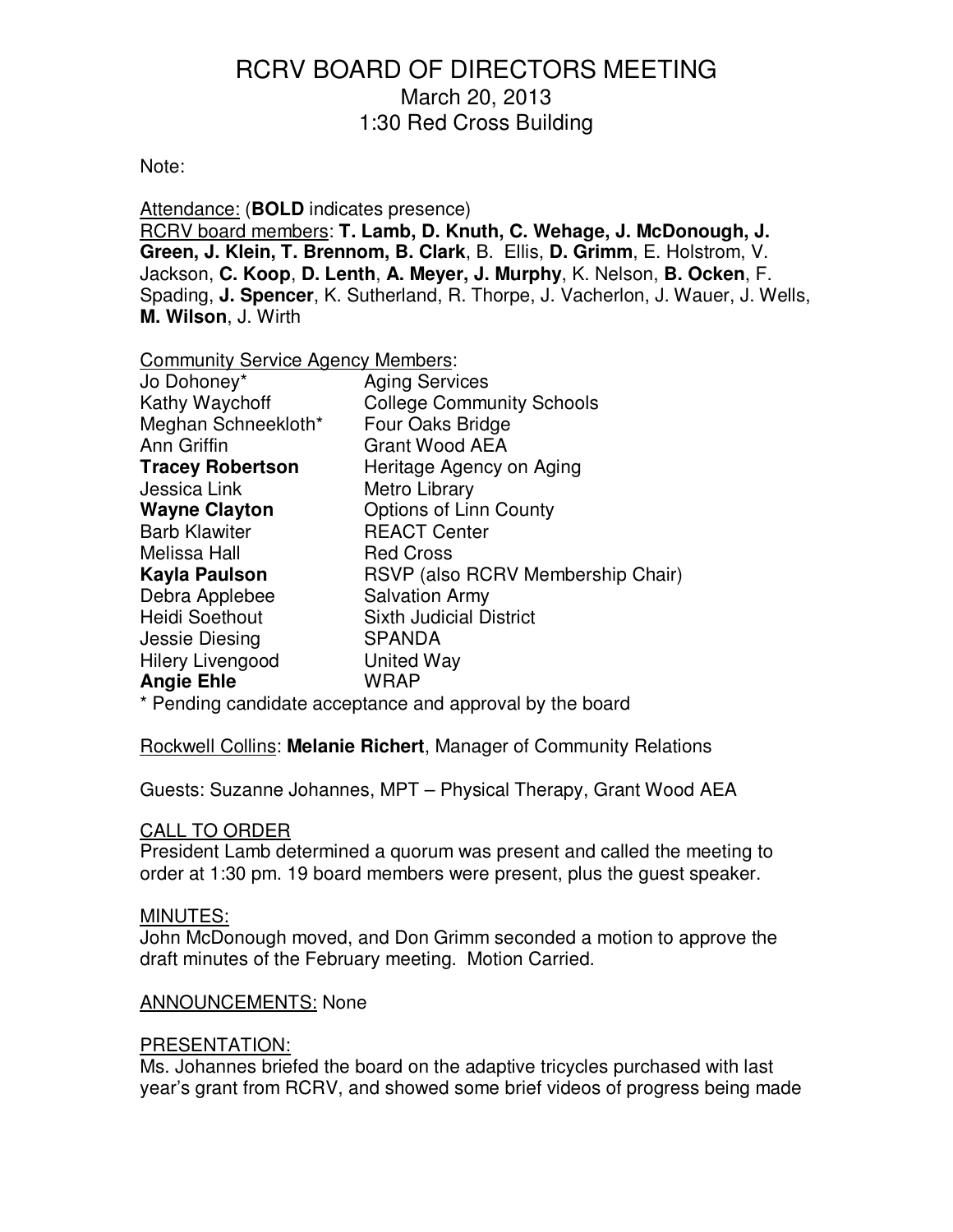by handicapped students. The trikes are available in three sizes, and are loaned to schools throughout the seven county AEA.

OLD BUSINESS: Dave Knuth suggested that RCRV members expand the news about the 2013 grant program, and seek applicants. Only one application has been received so far. May 2 is the hard and fast cutoff date for applications. Dave reminded all that the information is available on RCRV.org.

### NEW BUSINESS:

The draft Strategic Plan was presented to the group. Dave Knuth moved and John McDonough seconded a motion to adopt the draft plan. Motion carried.

John McDonough moved and Dave Knuth seconded a motion to add Jessica Link and Hilery Livengood to the board. Motion carried. Kayla Paulson will contact two other candidates. Pending their acceptance, they will be proposed for board membership at a later date.

ROCKWELL COLLINS REPORT: M. Richert will take the lead to finalize the art for weather resistant banners for use at public events where RCRV participates. New yard signs derived from the new art will also be printed for use primarily at ramp builds.

## PARTNER AGENCY REPORTS:

Options of Linn County- Wayne Clayton: Russ Schuchmann from Grinnell has returned the envelope stuffer and verified it still works. It will be used for a new project at Options.

### RSVP Agency Report – Kayla Paulson:

Adding new Partner Agencies to help document the volunteer efforts of RCRV members. Please let me know if there are organizations that you are currently documenting as RCRV categories when you report hours.

We are scheduling Community Connections Events for all of 2012 so if you have suggestions of Volunteer Opportunities to showcase please let me know.

Mark your calendars for the RSVP Volunteer Appreciation Event on Monday, May  $6<sup>m</sup>$  at the Hills Bank in Hiawatha off of Blairs Ferry Rd. Formal invites will be sent out. If you are interested in joining the Planning Committee please let me know.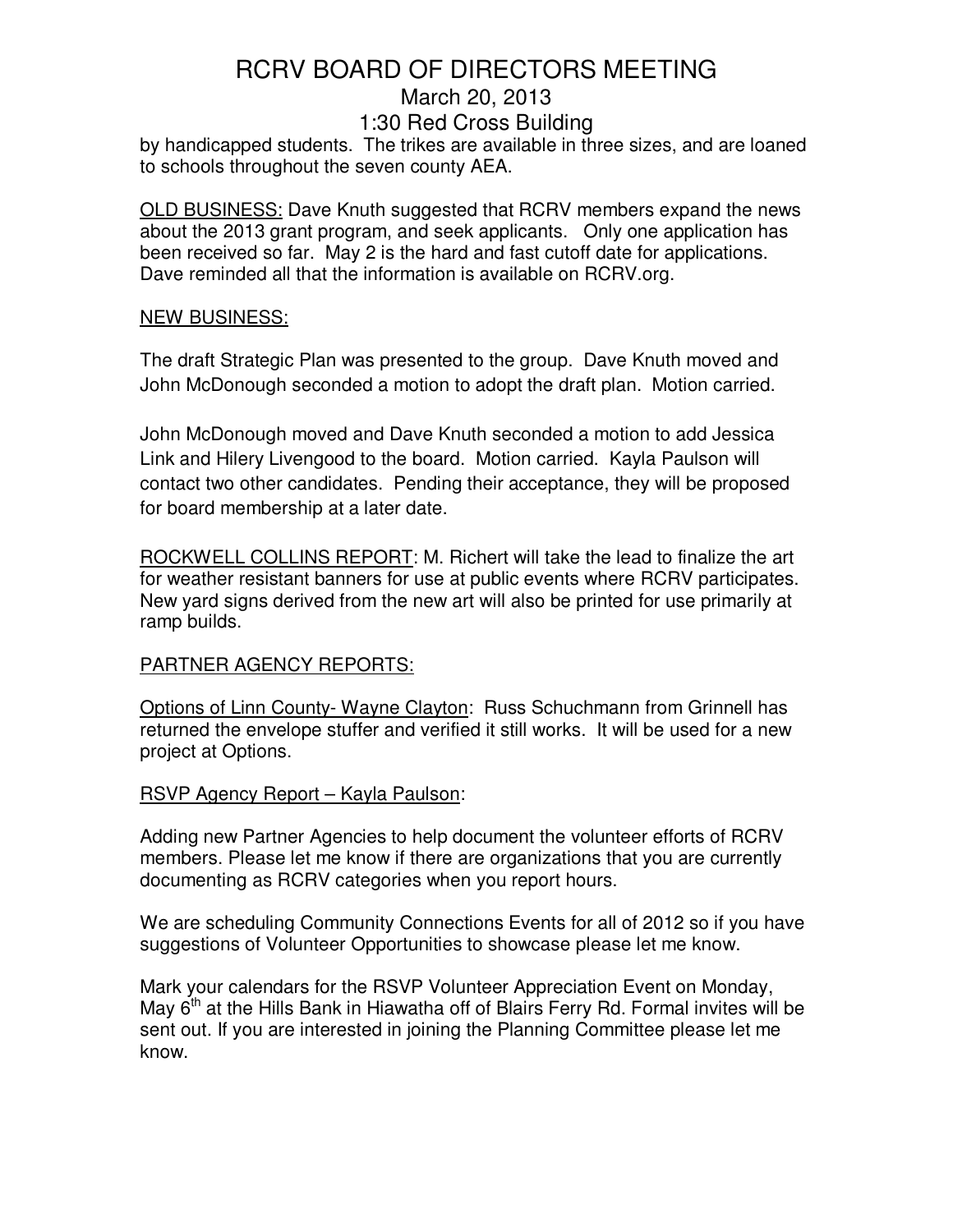## UPCOMING EVENTS **United Way's First Virtual Volunteer Fair**

Will be on April 9. You will be able to chat with United Way staff about volunteerism, explore a number of great volunteer opportunities, and possibly find an additional volunteer position for yourself all from the comfort of your home. To visit the Virtual Volunteer Fair go to UnitedWayofEastCentralIowa.org.

Habitat for Humanity Community Connections Event at ReStore You will be able to meet and socialize with other community volunteers, learn about great volunteer opportunities with Habitat for Humanity, hear from a Habitat for Humanity Volunteer, and kick-off a great build season.

To familiarize you with what Habitat for Humanity does, the organization is offering a scavenger hunt in ReStore to wrap-up the event.

### **When:**

Wednesday, April 10 9:30 a.m. to 11:30 a.m. Presentation at 10:00 a.m.

## **Where:**

Habitat for Humanity ReStore 350 6th Ave SE Downtown Cedar Rapids

## **United Way's Annual Volunteer Awards**

The event will be held on **Friday, April 26**, at The Hotel at Kirkwood. Breakfast will be served at 7:30 and the program will begin at 8. There is a \$6 charge to attend this event and space is limited - **register today!**

## WRAP – Angie Ehle:

The queue is currently 13, with 9 designers assigned. The Annual Appreciation breakfast is Thursday, March 28 at 8:00 in the St. Lukes heart classroom on  $3^{10}$ floor. A workshop on aluminum ramp assembly will be held tomorrow after the Community Projects meeting at REACT. Four ramps will be built on May 9, the United Way Day of Caring

### Heritage Agency on Aging – Tracey Robertson:

A bill is being drafted to create an Elder Abuse Law in Iowa and has the support of Senator Dvorsky. There's no number on the bill yet.

Tracey also reported that she needs two more clients for the Money Management Program, which would met the goal set forth by this grant funded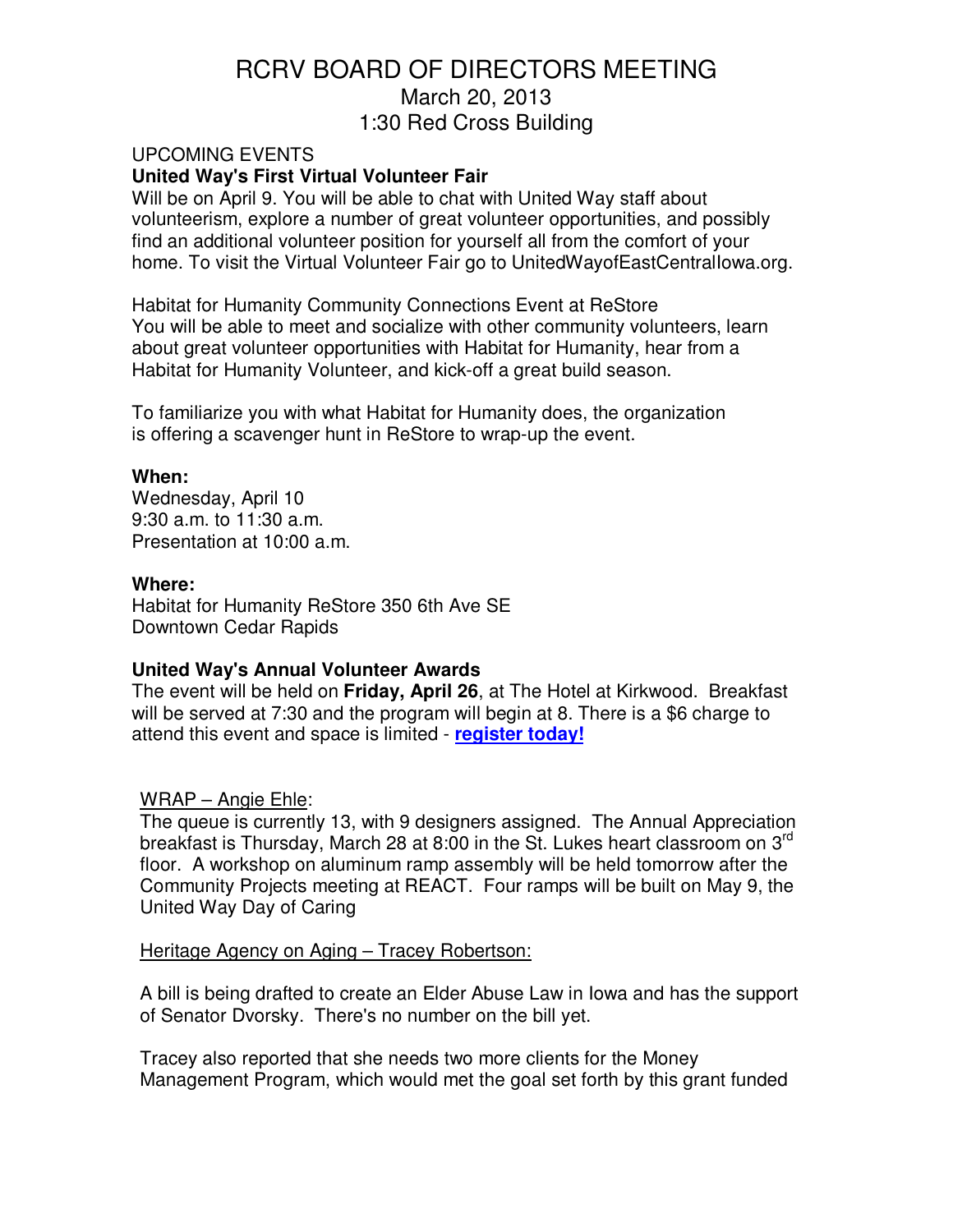# RCRV BOARD OF DIRECTORS MEETING

# March 20, 2013

#### 1:30 Red Cross Building

program. This program serves persons age 60+ (including persons with disabilities) and offers Bill Payer and Representative Payee services.

#### RCRV COMMITTEE CHAIR REPORTS:

## Community Projects: - John McDonough Rod Blocksome is making presentations to  $3<sup>rd</sup>$  and  $4<sup>th</sup>$  graders in the area on the Amelia Earhart project.

Dave Knuth will be teaching a class on iPad operation for the Witwer Center. The location has not been determined yet. He currently is supporting a class at the Hills Bank on Blairs Ferry Road.

John Wauer continues with the "Meet me at the Market" Blue Zone program. He said that they are planning a series of walk/run/bike events, which will begin on 5/13/13 and continue throughout the summer at various times.

Mike Duffy of the Rockwell Collins Rec Center requested that we assist them in the repair of older type exercise equipment. He brought in a computer board from one of the exercise equipments. Gordon Fabian is handling this project.

Krista Strait-Higgins of the Des Moines Office of the State chapter of the ALS Association spoke to us about the need for someone to build Laser Pointer devices for them. Terry Lamb is the contact person on this project. They have sent materials to us for 5 to 10 of the laser pointers. The laser is attached to person's glasses where the disabled person can point the laser towards a card that has a series of words. In this fashion, his thoughts are highlighted. This enables the disabled person to convey his thoughts to an associate for interpretation.

### Ashley Riphagen of the Iowa

She represents the Easter Seals Program in Des Moines. She asked us for our assistance in procuring medical equipment donations for Easter Seals such as wheel chairs etc. She wanted us to assist them in the selection of a local advertising media, and the selection of a location for the Medical Equipment Drive. We agreed that we could assist her on the day of the drive, but not in the preceding efforts. We can assist in the cataloging of the medical device donations.

Sherri Hildebrand of Sportability requested our assistance in how to better secure a curtain 10 feet X 25 feet, that is used to stop arrows that miss the target in their archery competitions. This curtain will be used in both indoor and outdoor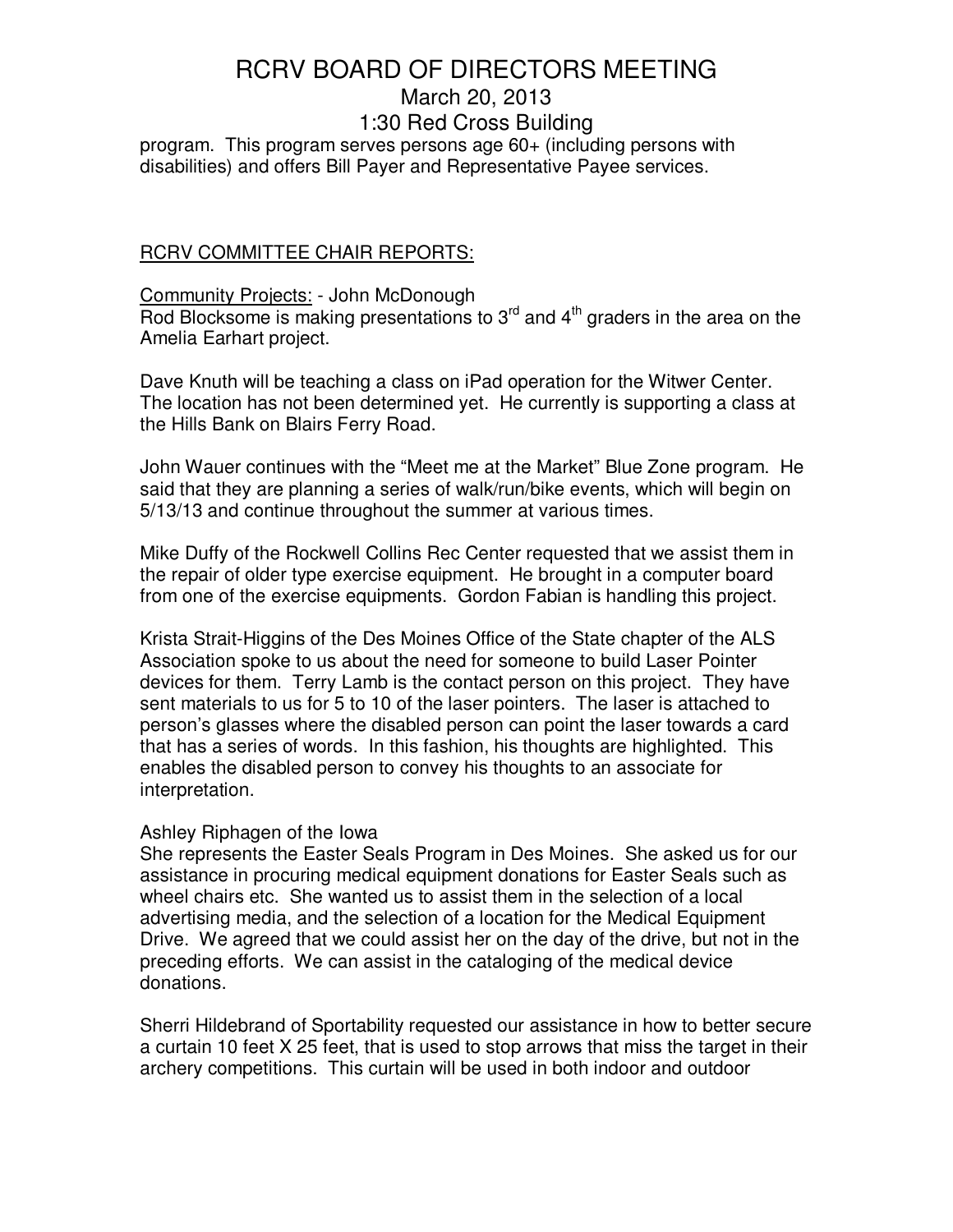competitions. Therefore, it must be capable of withstanding wind of a degree. We are investigating this request. Dick Lenth had a possible solution for Sherri.

We continue to support SHIIP, EIOLC. LCTA, Welcome to Medicare Seminars, the REACT Center, the Honor Flight, GWAEA School Board efforts as well as the State School board, the company museum, the Jane Boyd after school classes, the SCORE program, plus the Wright and Pierce Kindergarten Science classes.

If you can dream it, we can do it.

Data Base: – Jim Klein and Bill Ellis

Database was updated for the obituaries from Wilma Shadle, phone messages and emails

eNewsletter field added to the Access database

Created a Microsoft Word mailmerge document to extract the eNewsletter mailing list. I still need to create an Access report to do the same. The Access report will result in less manual work to create the list.

Updated database for the people who have requested the eNewsletter in emails to the RCRV

So far 59 people have signed up for the eNewsletter. This represents about 1.5% of the mailing list and a postage savings of \$27.14

MEMBERSHIP: - Kayla Paulson

February 2013 Stats 221 current volunteers 1 new this month 0 inactivated volunteer restarted 0 inactive volunteers terminated/removed 53 members have reported hours for last month 1511.89 hours

Year-to-date Stats for 2013 216 volunteers at year-end 2 new in 2013 0 inactivated volunteer restarted 5 inactive volunteers terminated/removed 91 members have reported hours in 2013 3,390.01 hours to volunteered in 2013